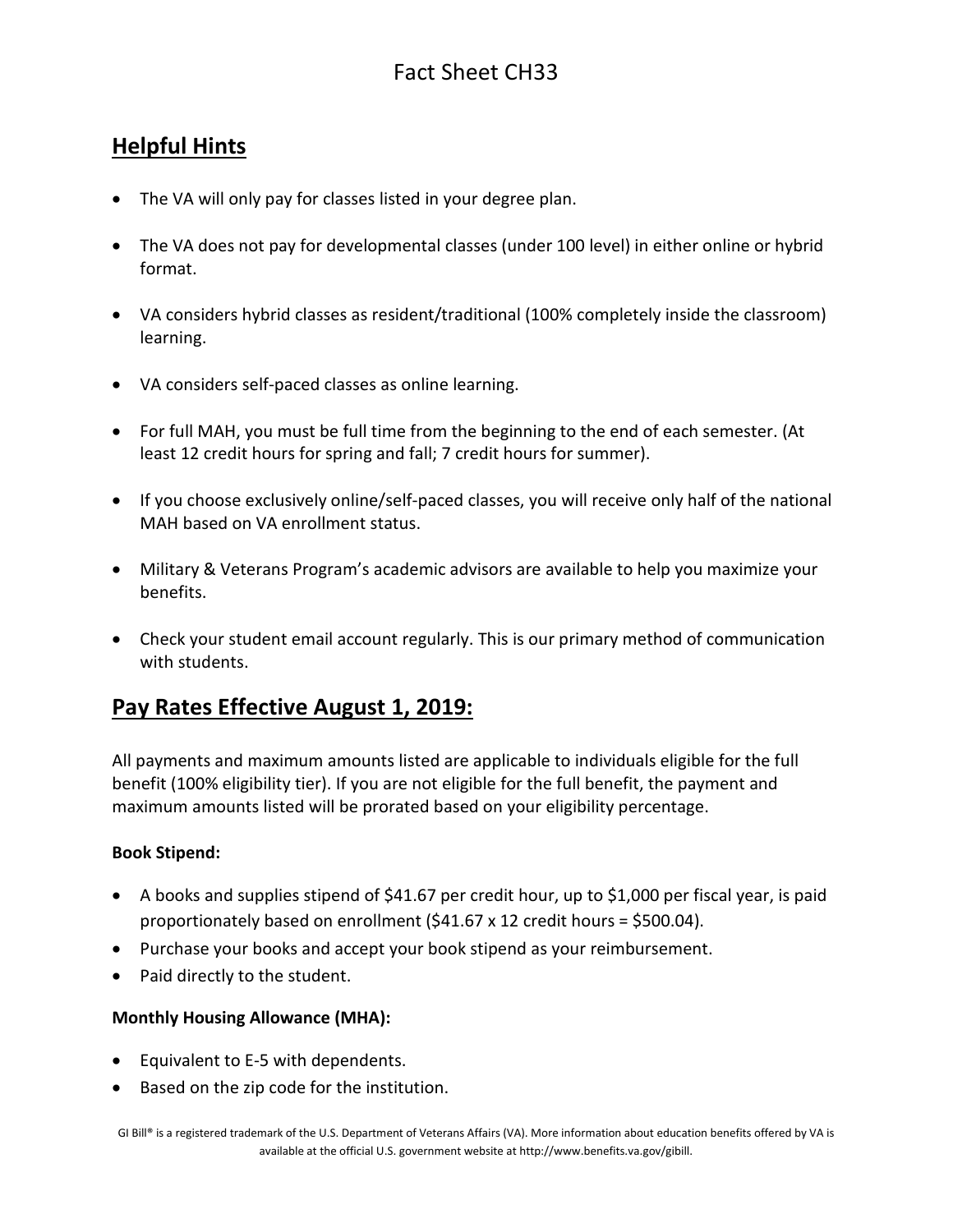- Those on active duty or spouses of those on active duty do not qualify for MHA.
- Those who choose exclusively online training will receive half of the national average MHA (\$894.50).
- Paid directly to the student.

#### **Tuition and Fees:**

- **Based on in-state rates with College Opportunity Fund (COF)**. **VA will not pay for out-ofstate tuition rates.**
- Waivers, scholarships, aid, or assistance (other than financial aid) provided directly to the institution will be reported to the Department of Veterans Affairs (DVA) by the degree granting institution.
- Paid directly to the institution.

You are responsible for **ALL** debts resulting from reductions or terminations of your enrollment even if the payment was submitted directly to the school on your behalf.

## **Commonly used Phone Numbers and Websites:**

| Pikes Peak Community College (mvp@ppcc.edu)                                                                                                                              | 1-719-502-4100         |
|--------------------------------------------------------------------------------------------------------------------------------------------------------------------------|------------------------|
| <b>St. Louis VA Regional Office General Education</b>                                                                                                                    | 1-888-442-4551         |
| <b>Monthly Verification of Enrollment</b>                                                                                                                                | 1-877-823-2378         |
| W.A.V.E<br>The first time you log onto W.A.V.E. (Web Automated Verification of<br>Enrollment) your password will be the last 6 digits of your social security<br>number. | www.gibill.va.gov/wave |
| Direct Deposit - Sign up or change                                                                                                                                       | 1-877-838-2778         |
| VA Debt Management Center                                                                                                                                                | 1-800-827-0648         |
| National Personnel Records Center                                                                                                                                        | 1-314-801-0800         |
| Denver/VOC Rehab                                                                                                                                                         | 1-303-914-5550         |
| $GI$ Bill®                                                                                                                                                               | www.gibill.va.gov      |
| eBenefits                                                                                                                                                                | www.ebenefits.va.gov   |

GI Bill® is a registered trademark of the U.S. Department of Veterans Affairs (VA). More information about education benefits offered by VA is available at the official U.S. government website a[t http://www.benefits.va.gov/gibill.](http://www.benefits.va.gov/gibill)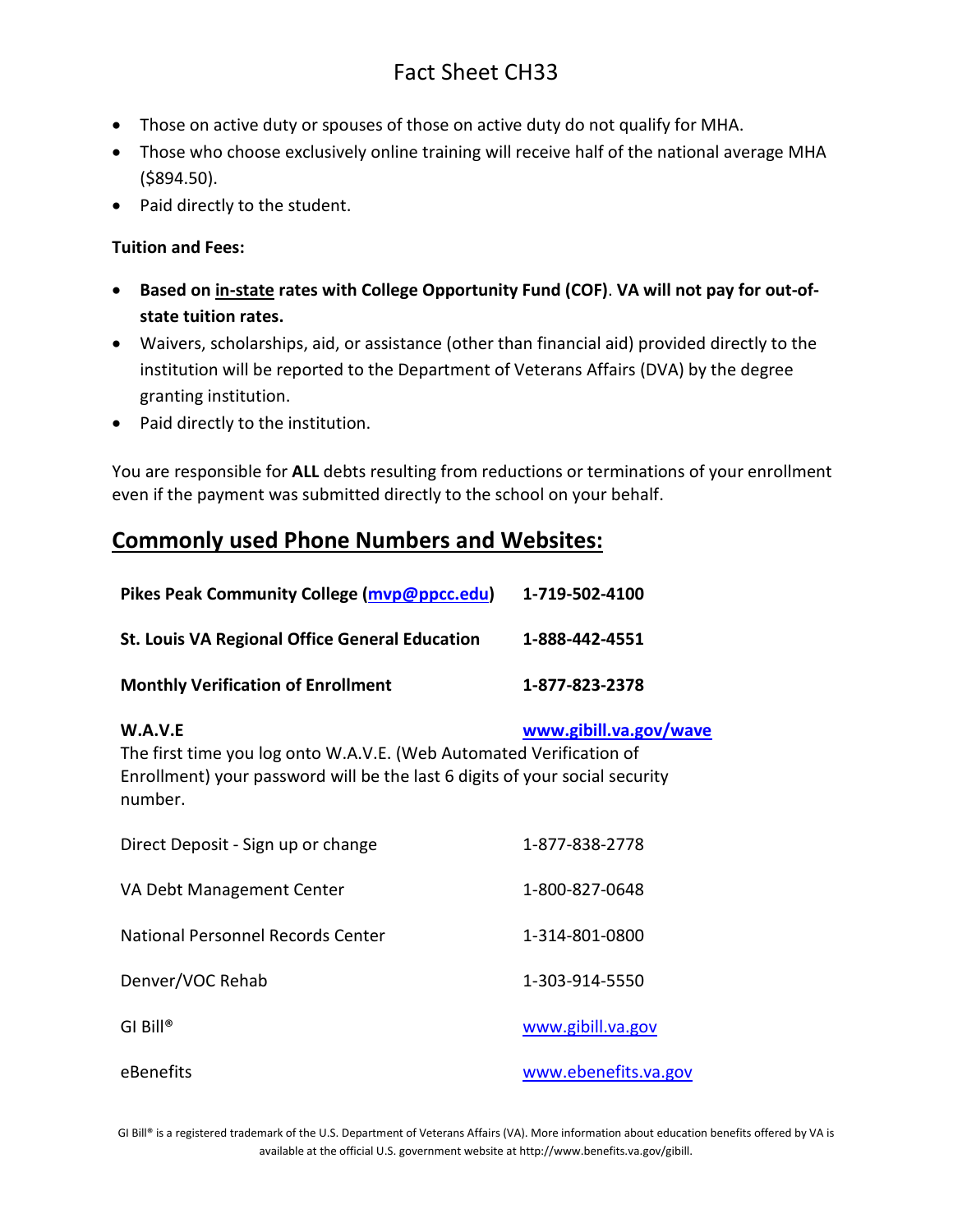### **Definitions:**

**Academic Probation:** Schools that have an academic progress policy allowing for a period of academic probation prior to termination for Unsatisfactory Progress (Academic Suspension) are required to notify VA promptly. PPCC requires the student to maintain a GPA of 2.0 or higher. If the student fails to maintain a GPA of 2.0, the student will first be placed on Academic Probation. If the student fails to maintain a GPA of 2.0 during their probation period, the student will then be placed on Academic Suspension.

**Advanced Payment:** Provides a student with benefit payments at the beginning of a school term to help the student meet expenses concentrated at the beginning of the term. Advanced payment pays the student's monthly benefit for the first and second month of the quarter or semester in advance. Student must submit request for advanced payment 30 days prior to the start of the term. Student must be enrolled at least half-time. Advanced payment applies only to Chapter 30, 35 and 1606.

**Change of Address and Direct Deposit:** Information must be kept current. Chapter 30 and 1606 can use the WAVE system to update information. All other students can call 877-838-2778 or go to [http://www.ebenfits.va.gov/.](http://www.ebenfits.va.gov/)

**Course Applicability:** Only courses that satisfy requirements outlined by the PPCC catalog or graduation evaluation form can be certified for VA purposes. If the student takes a course that does not fulfill a program requirement, it cannot be certified for VA purposes.

**Course Substitutions:** If the college allows substitutions for program requirements, VA will allow course substitutions if the school approves them and they are documented in the students' file (Degree Modification).

**Debts and Over-Payments:** A debt is established on the student when:

- Withdrew on or after the first day of term.
- Reduced hours whether the reduction occurred before or during the term.
- Attended at least one day of any of the classes certified and a payment has been issued.
- The school reported a change in enrollment and reported a reduction in tuition and fees due to student action reducing or terminating courses.
- Drops a course or adds a course.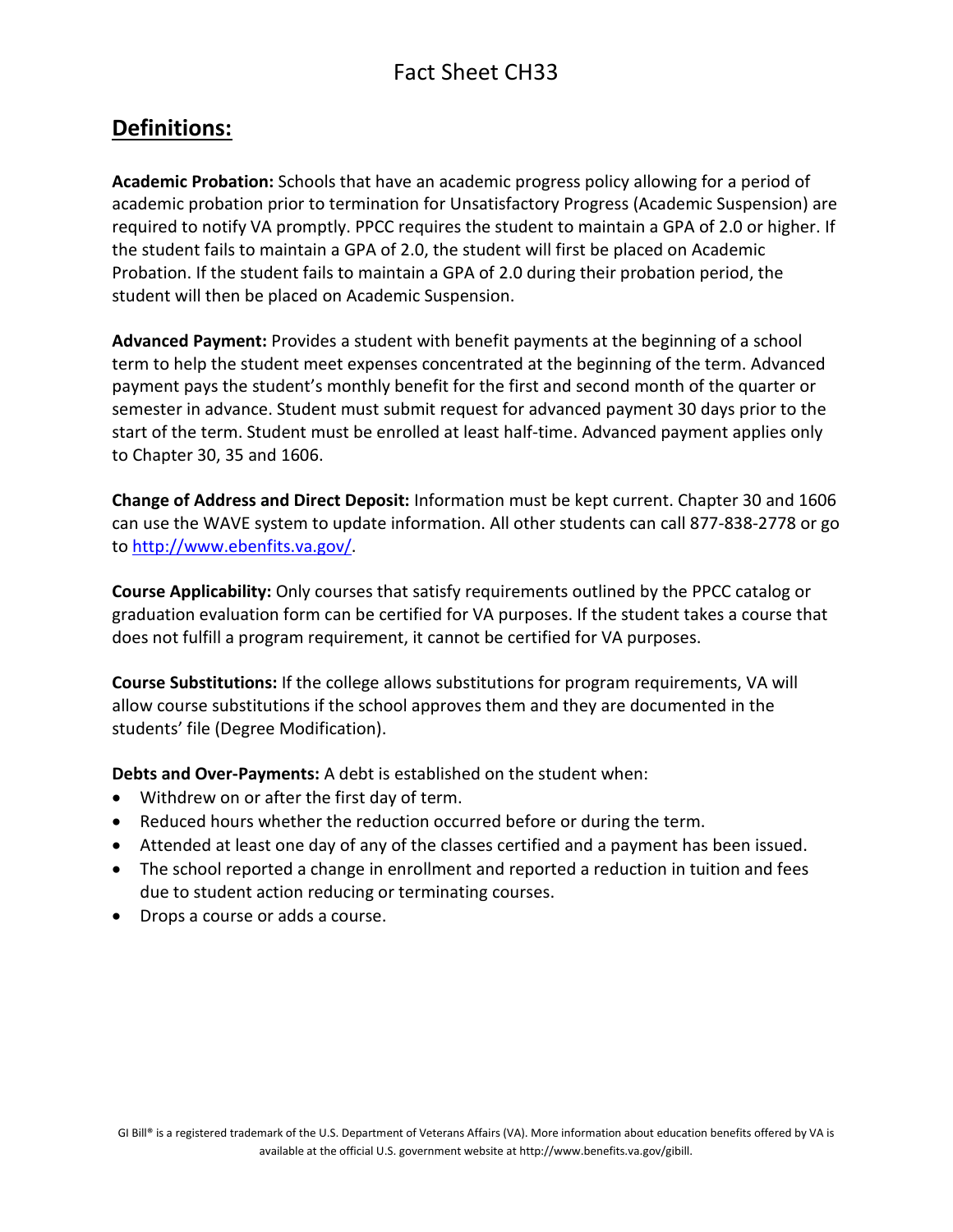#### **STUDENT Debt Collection Timeline**



**Hybrid Classes:** Hybrid, or blended, courses combine on-campus class sessions with Internetbased coursework. In most cases students will meet once a week for lecture, hands-on learning, and face-to-face group activities. Remaining assignments will be completed online.

**Last Date of Attendance (LDA):** VA requires the school to report the LDA if the student:

- Officially withdraws.
- Is administratively withdrawn or stops attending without officially withdrawing.

**Non-Punitive Grade:** A grade that does not count as earned credit and is not considered in progress standards for graduation. A withdrawal after the drop period is a non-punitive grade. They do not apply to the degree and they do not affect academic progress (GPA).

**Prior Credit:** VA **requires** the school to review prior credit from previous institutions as well as any military training and grants credit as appropriate to the student's current program.

**Punitive Grade:** A grade assigned for pursuit of a course which is used in determining the student's overall progress toward completion of this school's requirements for graduation (e.g. a failing grade). A punitive grade does affect the criteria (GPA) to be met by the student for graduation.

**Remedial and Developmental Courses:** Any course below the 100 course level (e.g. MAT050). VA prohibits the school from certifying remedial and developmental courses that are taken online or hybrid format. Student must take this class in a traditional setting.

**Repeating Courses:** VA allows the school to certify repeated courses if the student fails a course that is required to complete minimum requirements for graduation. VA prohibits the school from certifying a repeat course if the course was completed successfully, unless the degree program requires a higher grade than achieved. For example, if Nursing requires a "B" or better in Biology and the student received a C, the school can certify this class as a repeat.

**Rounding Out:** A student can round out a schedule with non-required courses to bring his/her course load up to a full-time schedule in his/her **last** term only. This allows the student to

GI Bill® is a registered trademark of the U.S. Department of Veterans Affairs (VA). More information about education benefits offered by VA is available at the official U.S. government website a[t http://www.benefits.va.gov/gibill.](http://www.benefits.va.gov/gibill)